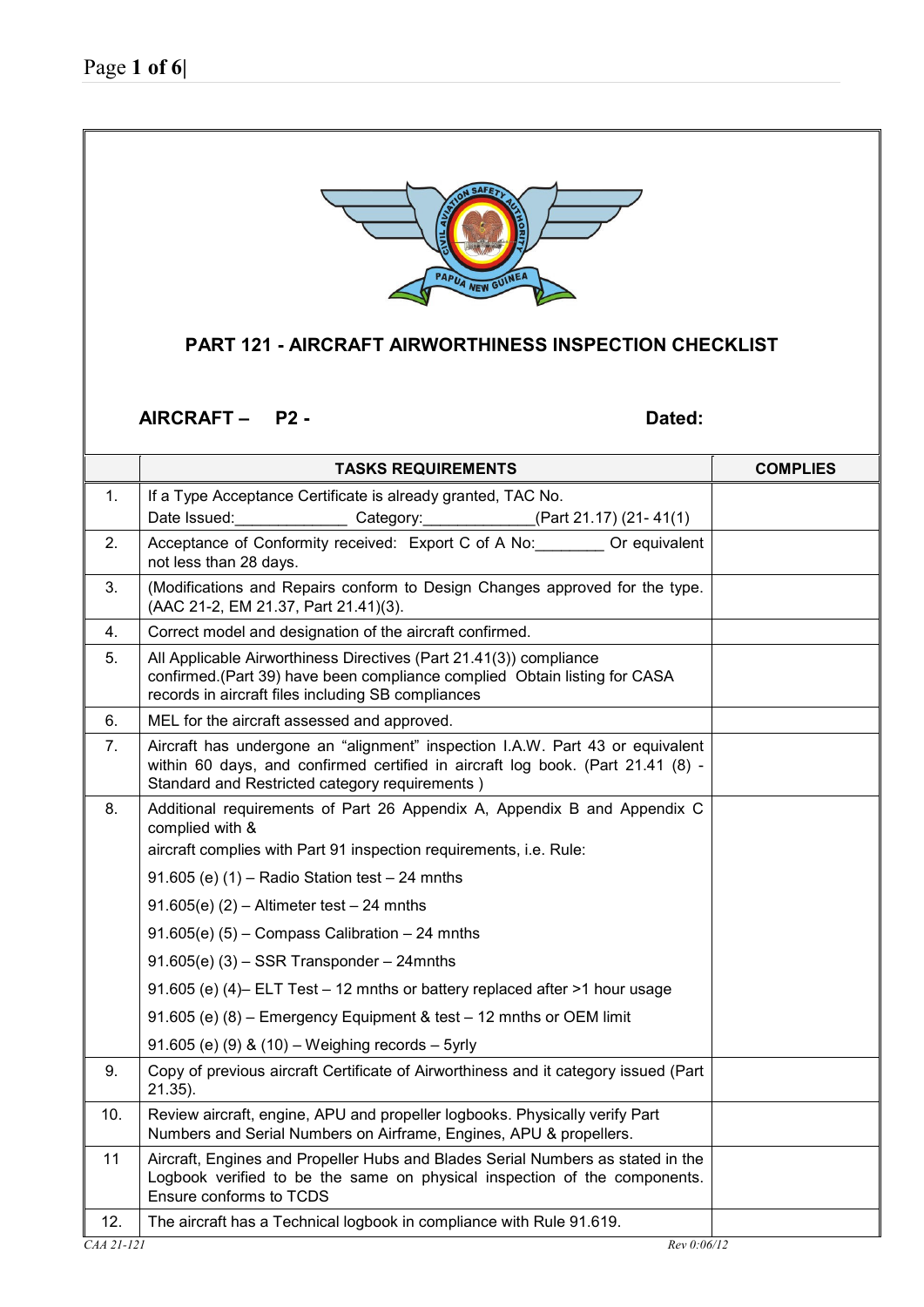| 13. | Listing of aircraft life limited parts (LLPs) – ensure within prescribed schedule. |  |
|-----|------------------------------------------------------------------------------------|--|
|     | Review any due LLPs.                                                               |  |

|                | <b>PART 47 REGISTRATION REQUIREMENTS</b>                                                                                                                                                                                                                                                                   |  |
|----------------|------------------------------------------------------------------------------------------------------------------------------------------------------------------------------------------------------------------------------------------------------------------------------------------------------------|--|
| $\mathbf{1}$ . | De-registration letter from previous State of Registry. Check and retain in aircraft<br>file.                                                                                                                                                                                                              |  |
| 2 <sub>1</sub> | Nationality and Registration Marks are in Capital Letters in Roman character and<br>with a numeral 2 with no ornamentation. (Part 47.117) Nationality and<br>Registration marks letters are of equal height with a margin of at least 50 mm<br>along each edge of the surface it is affixed. (Part 47.119) |  |
| 3 <sub>1</sub> | A Three view set of photograph that clearly show the paint scheme and markings<br>of the aircraft (Rule 47.105 (b) (3).                                                                                                                                                                                    |  |
| 4              | Identification plate etched, stamped or engrave with the allocated nationality and<br>registration marks and shall be fireproof metal or material of suitable physical<br>properties.(Part 47.101(a) & 47.121)                                                                                             |  |
| 5              | Identifiable Paint Schemes and markings same as in Application Form CAA<br>47/02 and submitted with three colored photos. (Part 47.105)                                                                                                                                                                    |  |

## **PART 26-** PNG ADDITIONAL REQUIREMENTS

| <b>ITEM</b> | <b>TASK REQUIREMENTS</b>                                                                                                                                                                                                                                                                                                                | <b>COMPLIES</b> |
|-------------|-----------------------------------------------------------------------------------------------------------------------------------------------------------------------------------------------------------------------------------------------------------------------------------------------------------------------------------------|-----------------|
| 1.          | CAA Form 337- Approval of Technical data submitted if applicable (Part 21.95)                                                                                                                                                                                                                                                           |                 |
| 2.          | Statement of compliance provided by a PNG Design Organization stating that<br>the technical data meets the requirements of Part 21.23, Foreign Type certificate<br>submitted.                                                                                                                                                           |                 |
| 3.          | <b>Part 26, Appendix A</b> complies to aircraft, i.e. Normal and Emergency Exit clear<br>and conspicuously marked with means of opening the Exit or Emergency exit or<br>on a surface adjacent to the exit, and marks for instruction for operation of the<br>exit is concise and in easy readable letters on a contrasting background. |                 |

### **PART 26 APPENDIX C- AEROPLANES WITH A TYPE CERTIFICATED SEATING CAPACITY OF MORE THAN 19 PASSENGERS**

| 1. | Complies with Appendix A – marking of doors and emergency exits and B –<br>airplane with TC seating capacity of more than 9 passengers                                                                                                                  |  |
|----|---------------------------------------------------------------------------------------------------------------------------------------------------------------------------------------------------------------------------------------------------------|--|
| 2. | For more than 23 passengers, Exits meets the requirements for certification of<br>the airplane type. (See TCDS).                                                                                                                                        |  |
| 3. | Emergency exits in excess of the number required for certification meets all the<br>provision of Appendix C (19 passengers or more) and readily Accessible.                                                                                             |  |
| 4. | Passage way has enough space next to Type I and Type II Exits to allow Crew<br>members to assist in the evacuation of passengers.                                                                                                                       |  |
| 5  | Passage way not obstructed by seats, seat berths or other protrusions that<br>would reduce effectiveness of the exits.                                                                                                                                  |  |
| 6  | Each door separating a passenger compartment from an emergency exit has a<br>means of latching it in the open position during each take-off and landing and<br>has a placard indicating that the door must be open during each take-off and<br>landing. |  |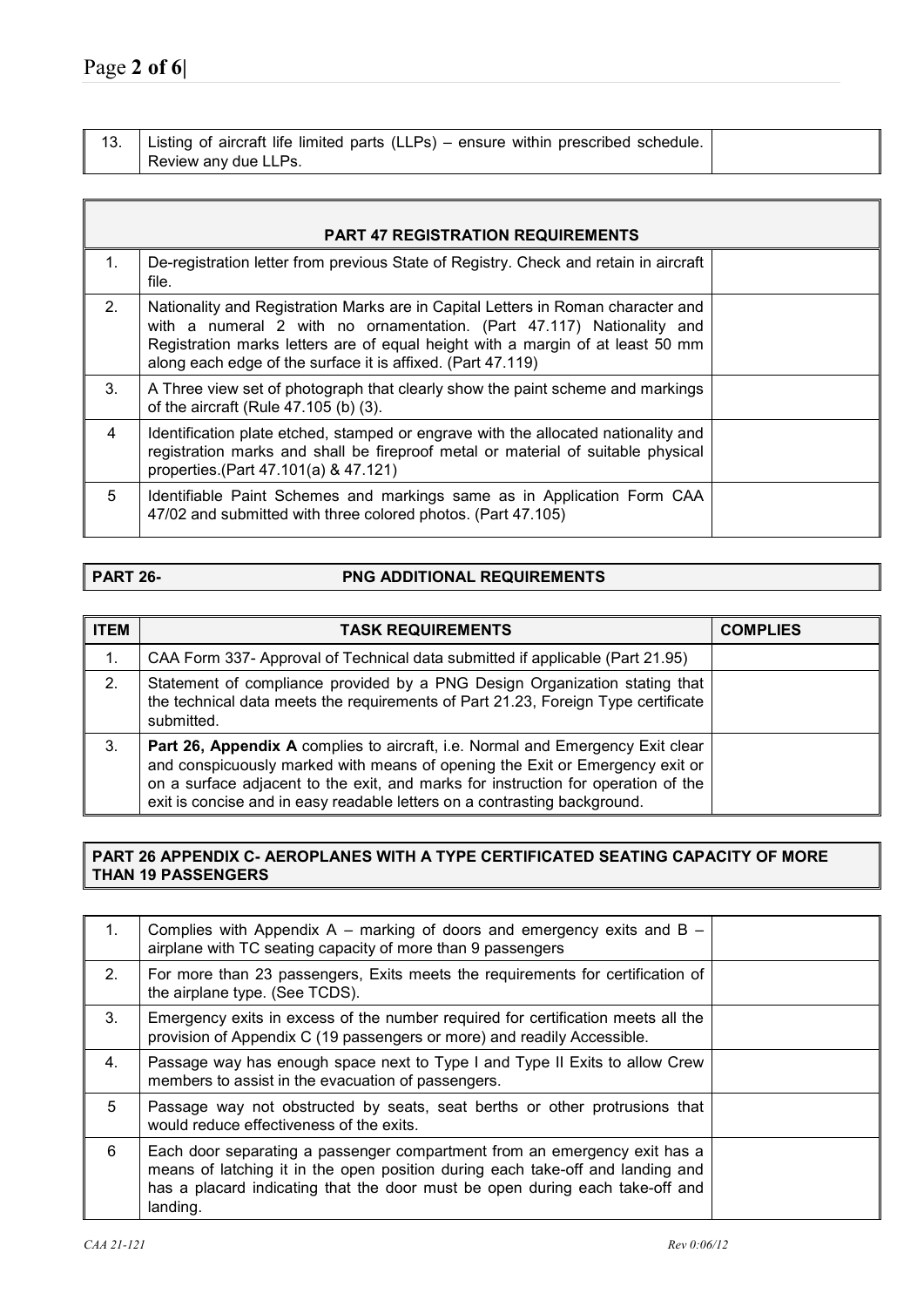| $\overline{7}$ | Each passage way between passenger compartments that leads to an<br>Emergency Exit not obstructed.                                                                                                                                                                                                                                                                                                                                                       |  |
|----------------|----------------------------------------------------------------------------------------------------------------------------------------------------------------------------------------------------------------------------------------------------------------------------------------------------------------------------------------------------------------------------------------------------------------------------------------------------------|--|
| 8              | There are no doors installed in any partition between passenger compartments                                                                                                                                                                                                                                                                                                                                                                             |  |
| 9.             | Emergency Exit operating handle location are clearly marked and readable from<br>a distance.                                                                                                                                                                                                                                                                                                                                                             |  |
| 10.            | Type I and Type II Emergency Exit with a locking mechanism released by rotary<br>motion of the handle have instruction for opening the exit, i.e. Red arrow with a<br>shaft at least 20 mm wide and a head twice the width of the shaft extending<br>along at least 70° of arc at radius approximately equal to three - fourths of the<br>handle length and the word "Open" in red letters 25 mm high placed horizontally<br>near the head of the arrow. |  |
| 11.            | Emergency Exit have a means of assisting occupants to descend to the ground<br>that deploys automatically is capable of being armed during taxi, take-off and<br>landing.                                                                                                                                                                                                                                                                                |  |
| 12.            | Emergency Exit Escape route is slip resistant.                                                                                                                                                                                                                                                                                                                                                                                                           |  |
| 13.            | Emergency Lighting System has a Cockpit controlled device with On, Off and<br>Armed position and operable manually by the Flight Crew members normally<br>seated position and a point in the passenger compartment readily accessible to<br>the normal Flight Attendant seat.                                                                                                                                                                            |  |
| 14.            | Provide a 10 minutes level of illumination at the critical ambient condition after<br>emergency landing.                                                                                                                                                                                                                                                                                                                                                 |  |
| 15.            | Emergency Interior lighting is independent to the main lighting system.                                                                                                                                                                                                                                                                                                                                                                                  |  |
| 16.            | Emergency Exit Exterior marking is clearly marked such that the identity and<br>location is recognizable from a distant equal to the width of the cabin and the<br>means of opening.                                                                                                                                                                                                                                                                     |  |
| 17             | Emergency Exits operable from the outside is marked with a continuous 50mm<br>wide colored band outlining the exit and differed in color from the surrounding<br>surface achieving visual contrast and may be on the edge of the exit on the<br>surface surrounding the exit or partially on both. Instruction for opening is in Red<br>or in bright chrome yellow.                                                                                      |  |
| 18.            | No Smoking sign provided in the Lavatory Compartment.                                                                                                                                                                                                                                                                                                                                                                                                    |  |
| 19.            | Waste disposal receptacle doors have a sign indicating cigarette disposal is<br>prohibited.                                                                                                                                                                                                                                                                                                                                                              |  |
| 20.            | Waste disposal receptacle door has a fireproof door fitted that provides a seal to<br>contain fires within the receptacle.                                                                                                                                                                                                                                                                                                                               |  |
| 21.            | Built-in Fire Extinguishers design to discharge automatically upon occurrence of<br>fire in the receptacle.                                                                                                                                                                                                                                                                                                                                              |  |
| 22.            | Lavatory is equipped with a Smoke Detector that provides a warning light in the<br>cockpit or audio warning readily detectable by Crew members during all phases<br>of flight.                                                                                                                                                                                                                                                                           |  |
| 23.            | Cargo and Baggage Compartments ceiling and sidewall materials made of glass<br>fiber reinforced resin and meets the test requirements of FAR 25, Appendix F,<br>Part III, or in the liner installation approved prior to March 1989, aluminum.                                                                                                                                                                                                           |  |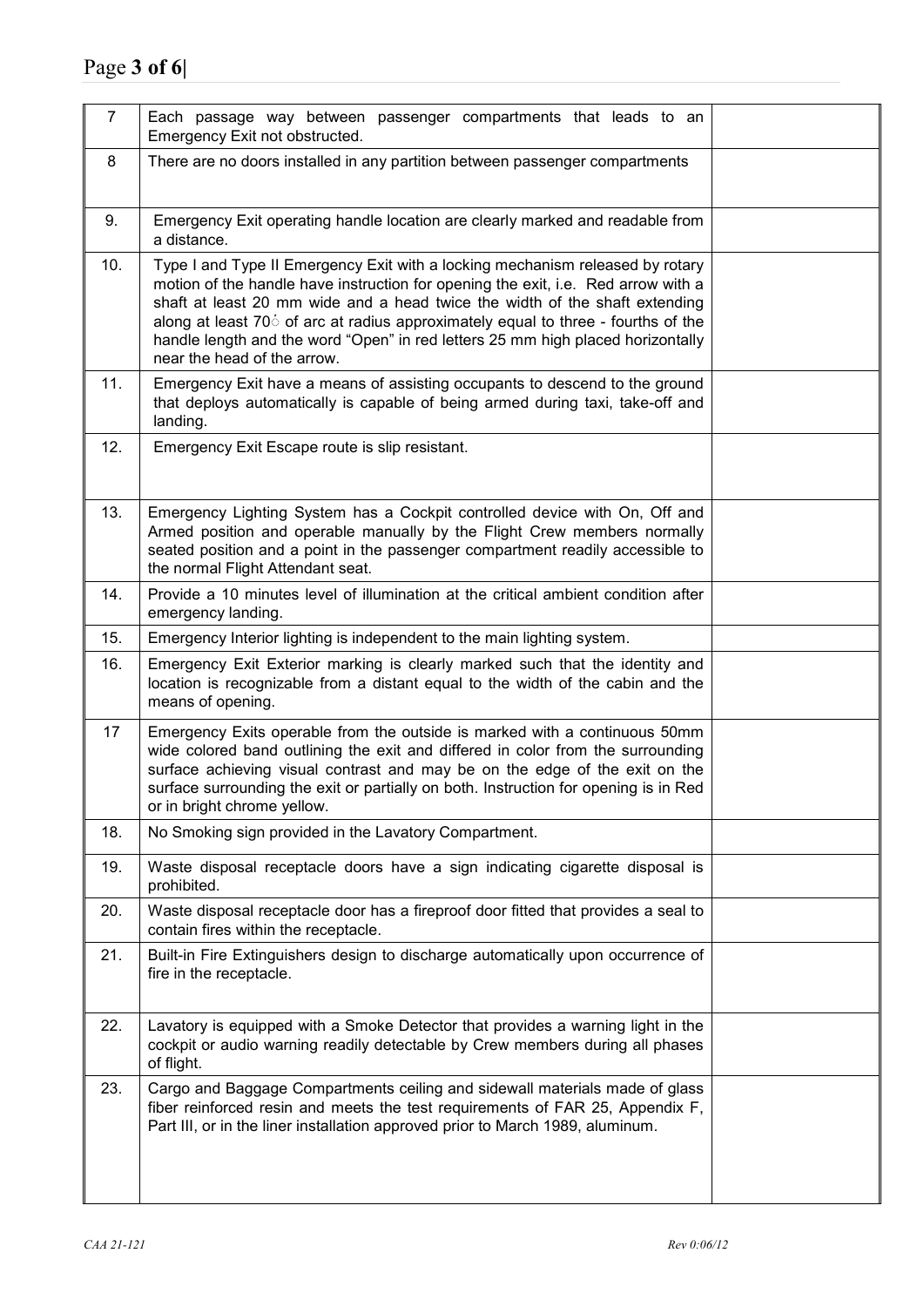# **PART 91- GENERAL OPERATING AND FLIGHT RULES**

| <b>ITEM</b> | <b>TASK DESCRIPTION</b>                                                                                                                                                                     | <b>COMPLIES</b> |
|-------------|---------------------------------------------------------------------------------------------------------------------------------------------------------------------------------------------|-----------------|
| 1.          | The aircraft is certified fit for release to service by a person with an appropriate<br>license and rating and certified I.A.W. Part 43.                                                    |                 |
| 2.          | The aircraft cockpit instrumentations and markings conforms with the AFM<br>requirements.                                                                                                   |                 |
| 3.          | The aircraft has a Noise Certificate as applicable.                                                                                                                                         |                 |
| 4.          | Fuel Quantity Gauges are calibrated IAW the AFM.                                                                                                                                            |                 |
| 5.          | Fuel and Oil Filler Cap placarded with the specification and/or Grade of fuel or oil<br>as appropriate.                                                                                     |                 |
| 6.          | Seats and Seat berths meets the requirements of TSO C25 or TSO C39 or<br>equivalent standards.                                                                                              |                 |
| 7.          | Safety belts meets the requirements of TSO C22 or 150/FIA 8853 or equivalent<br>standards                                                                                                   |                 |
| 8.          | Safety Belts with single diagonal shoulder straps meet the requirements of TSO<br>C22 or equivalent standards                                                                               |                 |
| 9.          | Safety Harness meets the requirements of TSO C114 or equivalent standards.                                                                                                                  |                 |
| 10.         | Safety Harness incorporates an Inertia Reel. - Pilot & Co - Pilot                                                                                                                           |                 |
| 11.         | Child Restraint Systems secured to aircraft seat or berth by a safety belt meeting<br>the requirements of TSO C22 or equivalent standards.                                                  |                 |
| 12.         | Anti-Collision lights are Red rotating beacon or Aviation Red or White capacitor<br>discharge light meeting the requirements of TSO C96 or equivalent standards                             |                 |
| 13.         | Position lights making a single circuit, red light on port, green light on starboard<br>placed laterally as far as practicable on the tail or wing tip visible rearward of the<br>aircraft. |                 |
| 14.         | <b>Flight Time Recorder</b>                                                                                                                                                                 |                 |
| 15.         | Three pointer Altimeters have a striped low altitude warning sector.                                                                                                                        |                 |
| 16.         | Aircraft with no sensitive pressure Altimeter is fitted with an Altimeter calibrated<br>in increments of not more than 200 feet, refer to AFM for applicability                             |                 |
| 17.         | For aircraft type certified for more than 250 passengers, an Emergency Medical<br>Kit installed and serviceable(CAR 121.363 and Appendix A.2 refers)                                        |                 |
| 18.         | Fire Extinguisher type is BCF, and serviceable                                                                                                                                              |                 |
| 19.         | Life Preserver meets the requirements of TSO C13 or European Normal EN396<br>or equivalent                                                                                                  |                 |
| 20.         | Aircraft to be fitted with an axe that is readily accessible to the Crew (Rule<br>91.523.d)                                                                                                 |                 |

| <b>PART 121 - AIR OPERATOR - LARGE AEROPLANES</b> |                                                                 |                 |
|---------------------------------------------------|-----------------------------------------------------------------|-----------------|
| <b>ITEM</b>                                       | <b>DETAILS OF REQUIREMENTS</b>                                  | <b>COMPLIES</b> |
|                                                   | Requirements of Part 91 on types of Instruments and Equipments. |                 |
| CAA 21-121<br>Rev 0:06/12                         |                                                                 |                 |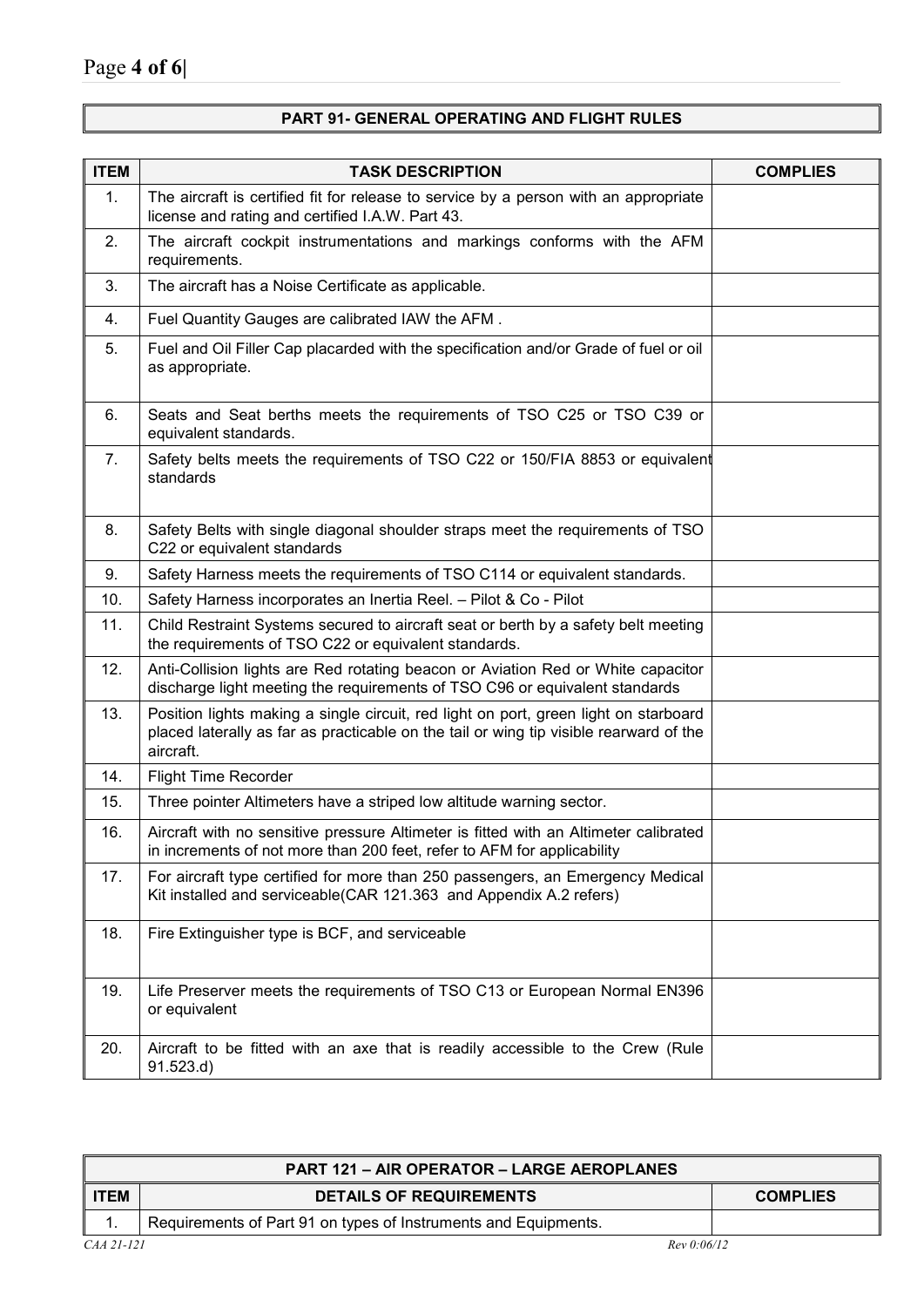| 2.             | Windshield Wiper for each Pilot Station.                                                                                                                                                                |  |
|----------------|---------------------------------------------------------------------------------------------------------------------------------------------------------------------------------------------------------|--|
| 3.             | Door between Passenger and Flight Crew Compartment have means of locking<br>preventing passengers from opening without the Flight Crew permission.                                                      |  |
| 4.             | Power Supply and Distribution is able to produce and distribute load for the<br>required Instrument and equipment if any power source or component of the<br>power supply systems fail.                 |  |
| 5.             | Each door that separates a Passenger compartment to another compartment<br>have a key available for each crew member and a placard that indicates the door<br>must be open during take-off and landing. |  |
| 6.             | Two landing lights or a single landing light unit with two independent filaments<br>and a light providing general illumination in each passenger compartment.                                           |  |
| 7 <sub>1</sub> | If operating under IFR, equipped with an additional and independent airspeed,<br>calibrated in knots with prevention of malfunction due to icing or condensation.                                       |  |
| 8.             | An Attitude Indicator powered by a separate source.                                                                                                                                                     |  |
| 9.             | Spare Fuses & Bulbs for Cockpit Instruments illumination and can be changed in<br>flight.                                                                                                               |  |
| 10.            | ETOPS/RVSM/RNP certification standards/ (as applicable)                                                                                                                                                 |  |
| 11.            | Aero planes configured for more than 30 passengers operated over water have<br>sufficient life rafts to accommodate all occupants.                                                                      |  |
| 12.            | Aero plane is equipped with protective breathing equipment (CAR 121.365 &<br>Appendix A.1 refers).                                                                                                      |  |
| 13.            | Aero plane is equipped with Public address & Intercom system.                                                                                                                                           |  |
| 14             | Turbine powered airplanes fitted with a Cockpit Voice recorder.                                                                                                                                         |  |
| 15.            | Flight Data recorder fitted.                                                                                                                                                                            |  |
| 16             | TCAS Mode S - has it been registered; Check codes: Mode S Transponder<br>Code –CASA to allocate PNG code – as applicable(91.541(b))                                                                     |  |
| 17.            | Third presentation of Attitude Indicator fitted.                                                                                                                                                        |  |
| 18.            | Weather Radar fitted if applicable.                                                                                                                                                                     |  |
| 19.            | GPWS installed and serviceable                                                                                                                                                                          |  |
| 20.            | Terrain Awareness Warning Systems (TAWS) installed and serviceable                                                                                                                                      |  |
| 21.            | ACAS II (Airborne Collision Avoidance System) if fitted and serviceable                                                                                                                                 |  |

| <b>ITEM</b>    | <b>GENERAL CONDITION</b>                                                                                                           | <b>COMPLIES</b> |
|----------------|------------------------------------------------------------------------------------------------------------------------------------|-----------------|
| 1.             | Check Fuselage for corrosion and general condition.                                                                                |                 |
| 2.             | Check Empennage for general condition and corrosion.                                                                               |                 |
| 3.             | Check Horizontal and Vertical Stabilizers for condition, corrosion and freedom of<br>movement.                                     |                 |
| 4.             | Check LH and RH wing for general condition and corrosion.                                                                          |                 |
| 5.             | Check wing flaps, ailerons, elevators, rudder, and trim tabs for general condition,<br>corrosion, and correct travel and movement. |                 |
| 6.             | Check Cabin interior aesthetics for general condition & cabin windows for<br>crazing                                               |                 |
| 7 <sub>1</sub> | Check main and nose landing gears wheel wells, tyres, brake wear pins etc. for<br>condition                                        |                 |
| 8.             | Check Cockpit for general condition.                                                                                               |                 |